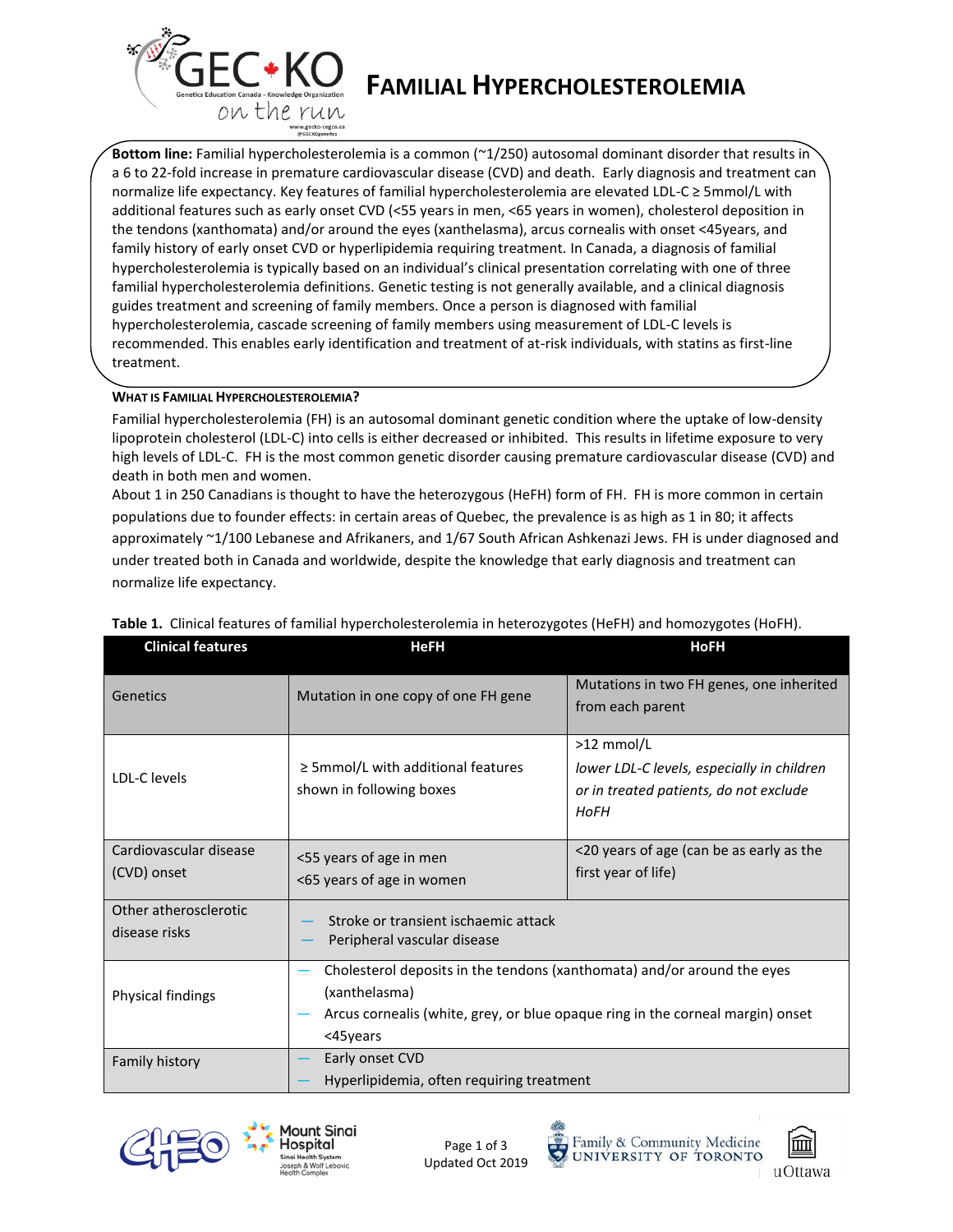

## **HOW IS FAMILIAL HYPERCHOLESTEROLEMIA DIAGNOSED?**

The Canadian Cardiovascular Society (CCS) recommends the use of the Canadian diagnostic criteria for FH proposed by the Familial Hypercholesterolemia Canada [\(FHCanada\)](https://www.fhcanada.net/) network (Figure 1). While these criteria are relatively new, they are less complicated than those published by the Dutch Lipid Clinic Network (DLCNC) or the Simon Broome Registry (see the [GEC-KO Messenger](https://geneticseducation.ca/educational-resources/gec-ko-messengers/familial-hypercholesterolemia/) for more on these criteria) and have been validated against each of these criteria, which are internationally accepted for the diagnosis of HeFH.

Genetic testing is not necessary for diagnosis, and is not routinely available in most of Canada. In Quebec, health care providers can order testing from CHU Sainte Justine Molecular Laboratory focused on the most common gene mutations found in French Canadians with familial hypercholesterolemia

**Figure 1**: Canadian criteria for the clinical diagnosis of familial hypercholesterolemia (FH). From Ruel I *et al.*, 2018 Can J Cardiol. Reprinted with permission under the CC BY-NC-ND license



ASCVD: atherosclerotic cardiovascular disease; LDL-C: low-density lipoprotein cholesterol. \* Secondary causes of high LDL-C should be ruled out (severe or untreated hypothyroidism, nephrotic syndrome, hepatic disease [biliary cirrhosis], medication, especially antiretroviral agents).

## **CASCADE SCREENING**

The most cost-effective approach for identification of new familial hypercholesterolemia cases is cascade screening of family members of the first individual with a confirmed diagnosis, known as the index case. **This approach is recommended by the Canadian Cardiovascular Society (CCS).** Screening can include lipid profiles of relatives and/or genetic testing for a known familial mutation when available. Each newly diagnosed individual becomes a new index case and cascade screening of relatives continues.

#### **SURVEILLANCE AND MANAGEMENT**

Statins are the drug class of choice for individuals with HeFH. LDL-C should be lowered as fast and as far as possible. **The CCS recommends a >50% reduction of LDL-C from baseline beginning at age 18 as primary prevention with a goal of LDL-C <2.0mmol/L for secondary prevention.** Some individuals with FH will require combination and/or emerging therapy to obtain optimal LDL-C. Families with FH should be counselled about the



Mount Sinai Hospital

Page 2 of 3 Updated Oct 2019





uOttawa